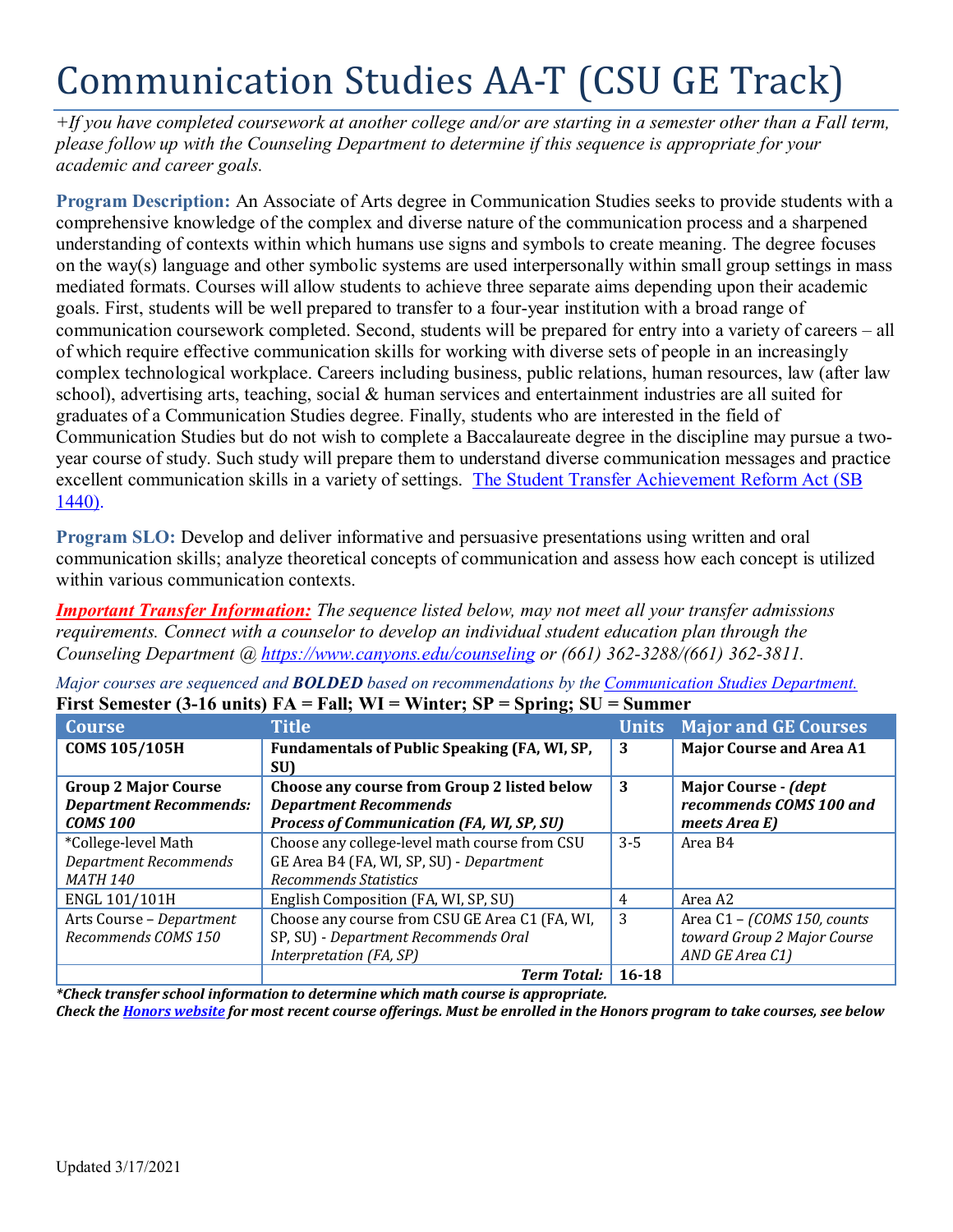## **Second Semester (17-31 units)**

| <b>Course</b>                                                                                | <b>Title</b>                                                                                                                                                                                                                                    | <b>Units</b> | <b>Major and GE Courses</b>                                                         |
|----------------------------------------------------------------------------------------------|-------------------------------------------------------------------------------------------------------------------------------------------------------------------------------------------------------------------------------------------------|--------------|-------------------------------------------------------------------------------------|
| <b>Group 1 Major Course</b>                                                                  | Choose any course from Group 1 listed below<br>(FA, WI, SP, SU)                                                                                                                                                                                 | 3            | <b>Major Course</b>                                                                 |
| <b>Group 2 Major Course</b>                                                                  | Choose any course from Group 2 listed below<br>(FA, WI, SP, SU)                                                                                                                                                                                 | 3            | <b>Major Course</b>                                                                 |
| ** Critical Thinking Course -<br><b>Department Recommends</b><br><b>COMS 225 OR COMS 227</b> | Choose any course from CSU GE Area A3<br>(FA, WI, SP, SU) - Department Recommends:<br>Argumentation (FA, SP) to also meet a Group 1<br>Major Course OR Introduction to Rhetorical<br>Criticism (FA, SP) to also meet a Group 3 Major<br>Course. | 3            | Area A3 (COMS 225 OR 227)<br>may also apply towards a<br>Group 1 or 3 Major Course) |
| Life Science Course                                                                          | Choose one course from CSU GE Area B2 (if not<br>taking the corresponding lab, will need to add a lab<br>to the Physical Science course) (FA, WI, SP, SU)                                                                                       | $3 - 4$      | Area B2 (and B3)                                                                    |
| American Institutions<br>Course - Choose Option I or                                         | Complete first course in chosen option - (note:<br>must take both classes within one option)<br>(FA, WI, SP, SU) - see table below                                                                                                              | 3            | American Institutions and<br>Area D (Social Science)                                |
|                                                                                              | <b>Term Total:</b>                                                                                                                                                                                                                              | $15 - 16$    |                                                                                     |

*\*\*Some CSU's will require a second semester of English Composition.* 

## **Third Semester (32-46 units)**

| <b>Course</b>                   | <b>Title</b>                                                                                                                                              | <b>Units</b> | <b>Major and GE Courses</b>                      |
|---------------------------------|-----------------------------------------------------------------------------------------------------------------------------------------------------------|--------------|--------------------------------------------------|
| <b>Group 1 Major Course</b>     | Choose any course from Group 1 listed below<br>(FA, WI, SP, SU)                                                                                           | 3            | <b>Major Course</b>                              |
| Lifelong Learning Course        | Choose any 3-unit course from the CSU GE Area E<br>category (FA, WI, SP, SU)                                                                              | 3            | Area E                                           |
| <b>Physical Science Course</b>  | Choose one course from CSU GE Area B1 (if not<br>taking the corresponding lab, will need to add a lab<br>to the Physical Science course) (FA, WI, SP, SU) | $3-4$        | Area B1 (and B3)                                 |
| American Institutions<br>Course | Complete second course in chosen option - (note:<br>must take both classes within one option)<br>(FA, WI, SP, SU) - see table below                       | 3            | American Institutions and<br>Area C <sub>2</sub> |
| <b>CSU Elective</b>             | Choose any course that is CSU transferable<br>(FA, WI, SP, SU)                                                                                            | 3            | Elective                                         |
|                                 | <b>Term Total:</b>                                                                                                                                        | $15 - 16$    |                                                  |

## **Fourth Semester (47-60 units)**

| <b>Course</b>                                                                | <b>Title</b><br><b>Units</b>                                                                                                                                   |      | <b>Major and GE Courses</b>           |
|------------------------------------------------------------------------------|----------------------------------------------------------------------------------------------------------------------------------------------------------------|------|---------------------------------------|
| <b>Group 3 Major Course</b><br><b>Department Recommends</b><br>a COMS Course | Choose any course from Group 3 listed below<br>(FA, WI, SP, SU) - Department Recommends a<br><b>Communication Studies course not yet taken</b><br>from Group 3 | -3   | <b>Major Course</b>                   |
| Arts or Humanities Course                                                    | Choose one course from CSU GE Area C1 or C2<br>(FA, WI, SP, SU)                                                                                                | 3    | Area C <sub>1</sub> or C <sub>2</sub> |
| <b>CSU Elective</b>                                                          | Choose any course that is CSU transferable<br>(FA, WI, SP, SU)                                                                                                 | 3    | Elective                              |
| <b>CSU Elective</b>                                                          | Choose any course that is CSU transferable (FA,<br>WI, SP, SU)                                                                                                 | 3    | Elective                              |
| <b>CSU Elective</b>                                                          | Choose any course that is CSU transferable (FA,<br>WI, SP, SU)                                                                                                 | $2+$ | Elective                              |
|                                                                              | <b>Term Total:</b>                                                                                                                                             | 14   |                                       |

*Students are encouraged to take additional Communication courses to fulfill elective credits.*  **Total Units: 60+**